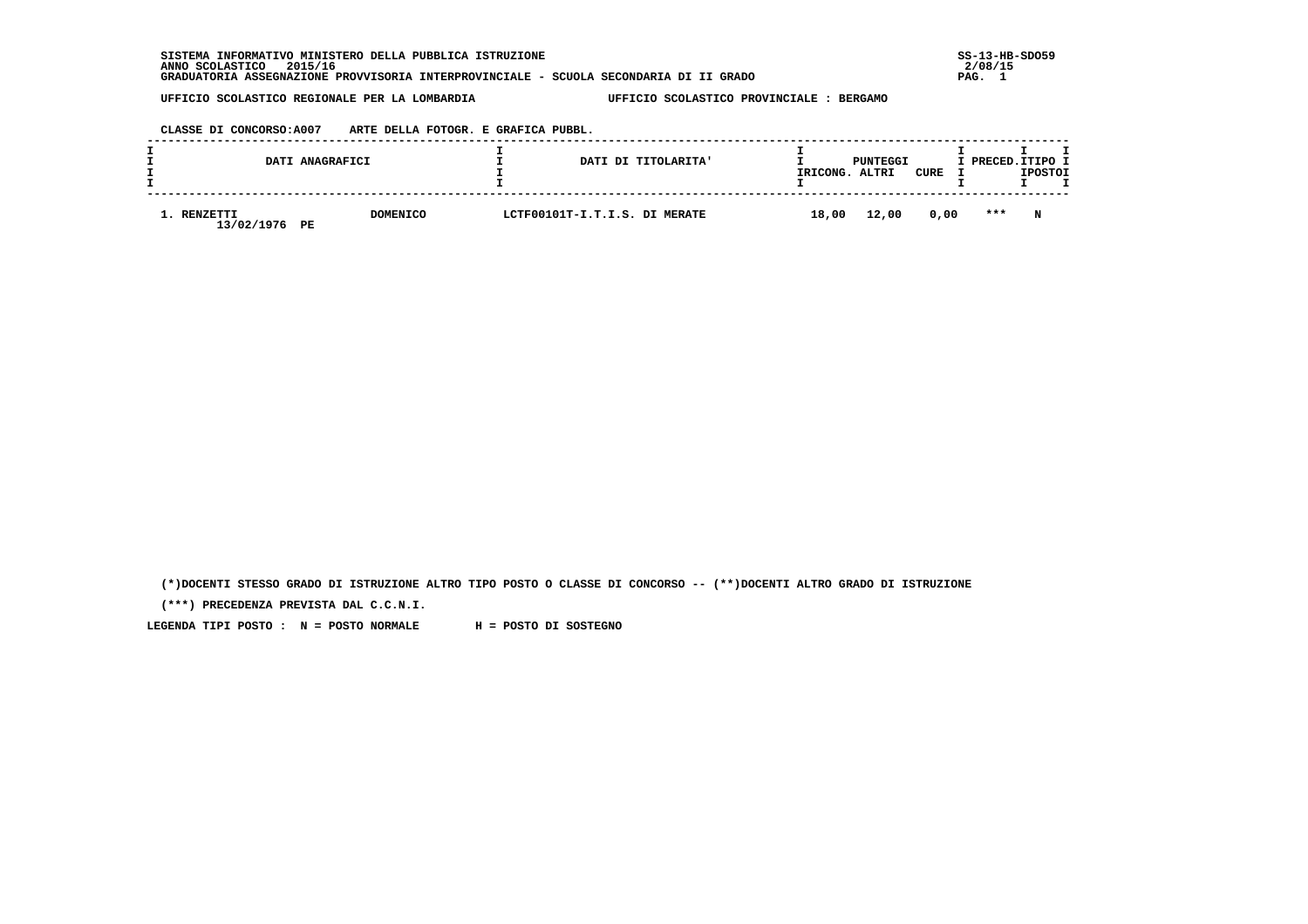| INFORMATIVO MINISTERO DELLA PUBBLICA ISTRUZIONE<br><b>SISTEMA</b>                     | $SS-13-HE$ |
|---------------------------------------------------------------------------------------|------------|
| 2015/16<br>ANNO SCOLASTICO                                                            | 2/08/15    |
| GRADUATORIA ASSEGNAZIONE PROVVISORIA INTERPROVINCIALE - SCUOLA SECONDARIA DI II GRADO | PAG.       |

 **CLASSE DI CONCORSO:A016 COSTR.,TECNOL.DELLE COST.E DIS.TEC.**

| DATI ANAGRAFICI                         |              | DATI DI TITOLARITA'                      | IRICONG. | PUNTEGGI<br>ALTRI | <b>CURE</b> | I PRECED.ITIPO I | <b>IPOSTOI</b> |  |
|-----------------------------------------|--------------|------------------------------------------|----------|-------------------|-------------|------------------|----------------|--|
| CALLEGARETTI<br>14/07/1969<br>BG<br>. ж | <b>MARCO</b> | LCTD00801A-I.T.C.G.AMM.FIN.MARK.-COST.NI | 12,00    | 6,00              | 0.00        |                  |                |  |

 **(\*)DOCENTI STESSO GRADO DI ISTRUZIONE ALTRO TIPO POSTO O CLASSE DI CONCORSO -- (\*\*)DOCENTI ALTRO GRADO DI ISTRUZIONE**

 **(\*\*\*) PRECEDENZA PREVISTA DAL C.C.N.I.**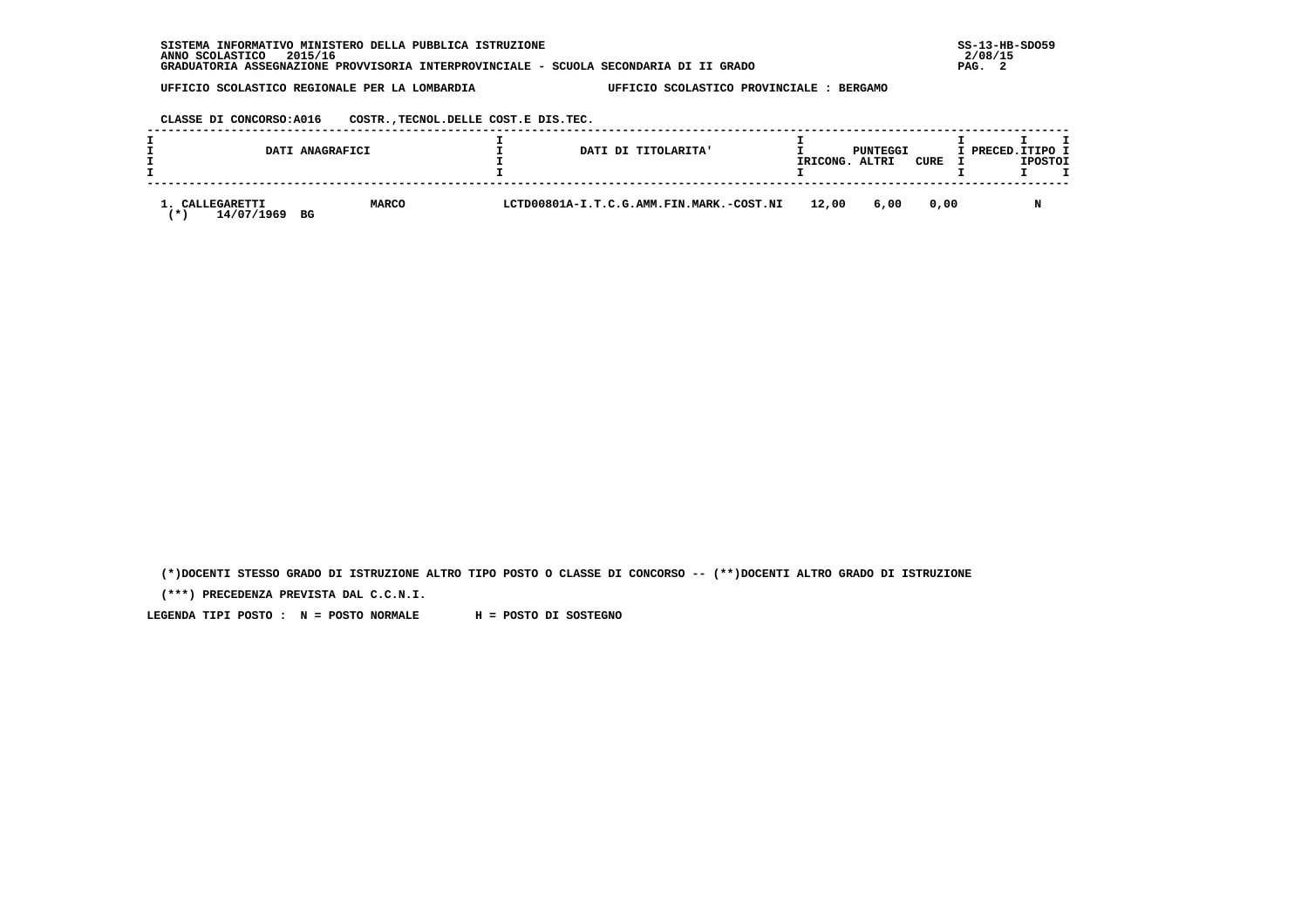| INFORMATIVO MINISTERO DELLA PUBBLICA ISTRUZIONE<br><b>SISTEMA</b>                     | $SS-13-HE$ |
|---------------------------------------------------------------------------------------|------------|
| 2015/16<br>ANNO SCOLASTICO                                                            | 2/08/15    |
| GRADUATORIA ASSEGNAZIONE PROVVISORIA INTERPROVINCIALE - SCUOLA SECONDARIA DI II GRADO | PAG.       |

 **CLASSE DI CONCORSO:A018 DISCIP.GEOM.,ARCHIT.ARRED.E SCENOT.**

|                                           | DATI ANAGRAFICI    |               | DATI DI TITOLARITA' | IRICONG. | PUNTEGGI<br>ALTRI | CURE | I PRECED.ITIPO I | <b>IPOSTOI</b> |  |
|-------------------------------------------|--------------------|---------------|---------------------|----------|-------------------|------|------------------|----------------|--|
| <b>SANCINETO</b><br>02/03/1958<br>$\star$ | <b>MARIA</b><br>CS | CSPS020001-LS | "FERMI" COSENZA     | 6,00     | 0,00              | 0,00 | $***$            | N              |  |

 **(\*)DOCENTI STESSO GRADO DI ISTRUZIONE ALTRO TIPO POSTO O CLASSE DI CONCORSO -- (\*\*)DOCENTI ALTRO GRADO DI ISTRUZIONE**

 **(\*\*\*) PRECEDENZA PREVISTA DAL C.C.N.I.**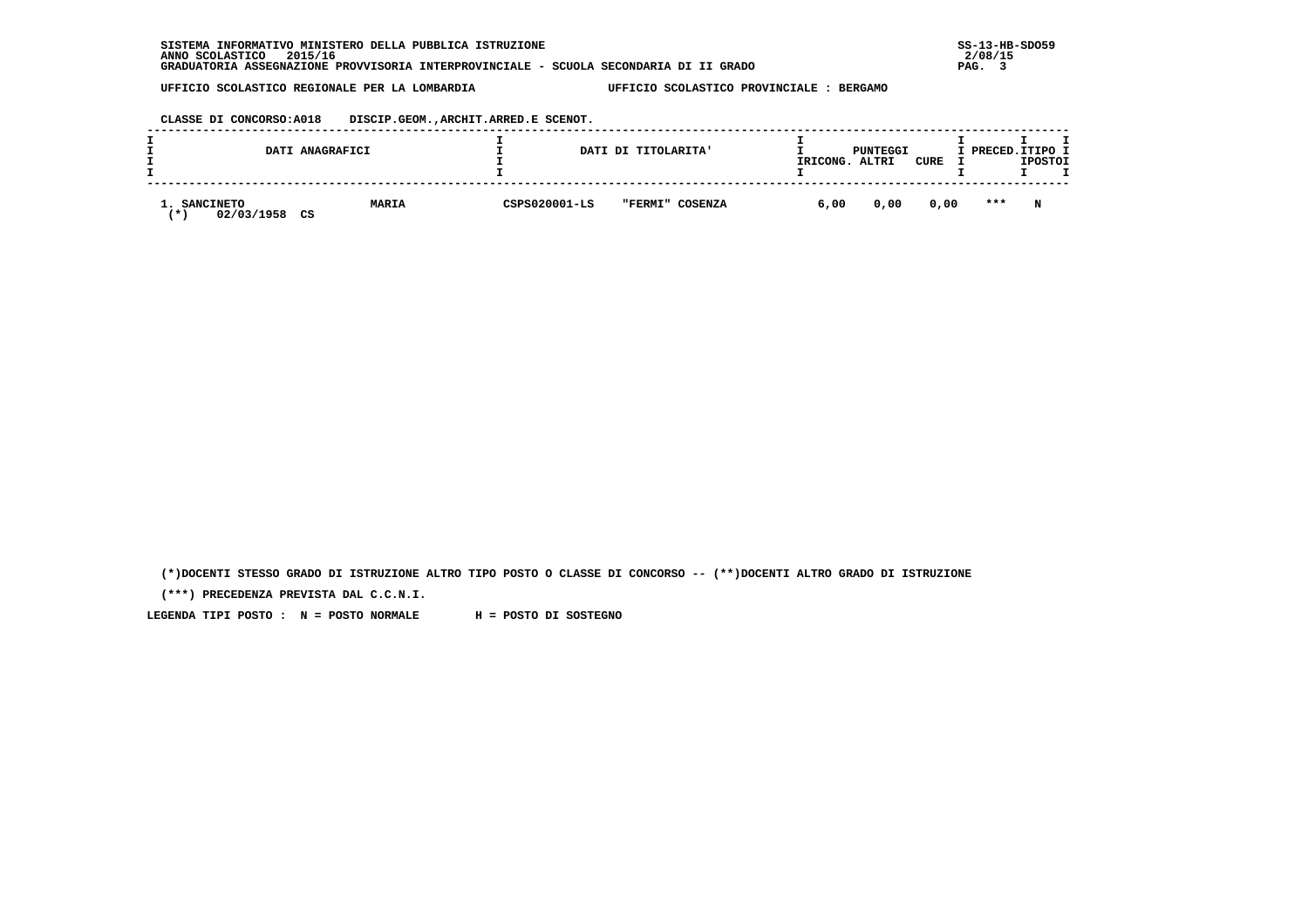# **CLASSE DI CONCORSO:A019 DISCIPLINE GIURIDICHE ED ECONOMIC.**

| I<br>$\mathbf{I}$ |                                | DATI ANAGRAFICI |                  | ÷.<br>DATI DI TITOLARITA'         |               | IRICONG. ALTRI | PUNTEGGI | CURE | I PRECED.ITIPO 1<br><b>IPOSTOI</b> |
|-------------------|--------------------------------|-----------------|------------------|-----------------------------------|---------------|----------------|----------|------|------------------------------------|
|                   | 1. GRECO<br>28/10/1964 CS      |                 | <b>ANTONIO</b>   | MITD51000Q-JACOPO NIZZOLA         |               | 12,00          | 6,00     | 0,00 | N                                  |
|                   | 2. TOMBINI<br>04/08/1971 BG    |                 | <b>ENRICO</b>    | LCTD003017-"MARCO POLO"           |               | 12,00          | 6,00     | 0,00 | N                                  |
|                   | 3. OUARESMINI<br>23/12/1972 BG |                 | <b>CRISTINA</b>  | BSRC03401G-RC "GIOVANNI FALCONE"  |               | 12,00          | 6,00     | 0,00 | N                                  |
|                   | 4. MIGLIORATI<br>20/07/1971    | BG              | <b>GIANMARIO</b> | SORC02000N-ISTITUTO PROFESSIONALE | <b>BESTA-</b> | 6,00           | 0,00     | 0,00 | N                                  |
|                   | 5. MANENTI<br>03/09/1977       | вG              | <b>PAOLO</b>     | MIRC061012-"MARISA BELLISARIO"    |               | 6,00           | 0,00     | 0,00 | N                                  |

 **(\*)DOCENTI STESSO GRADO DI ISTRUZIONE ALTRO TIPO POSTO O CLASSE DI CONCORSO -- (\*\*)DOCENTI ALTRO GRADO DI ISTRUZIONE**

 **(\*\*\*) PRECEDENZA PREVISTA DAL C.C.N.I.**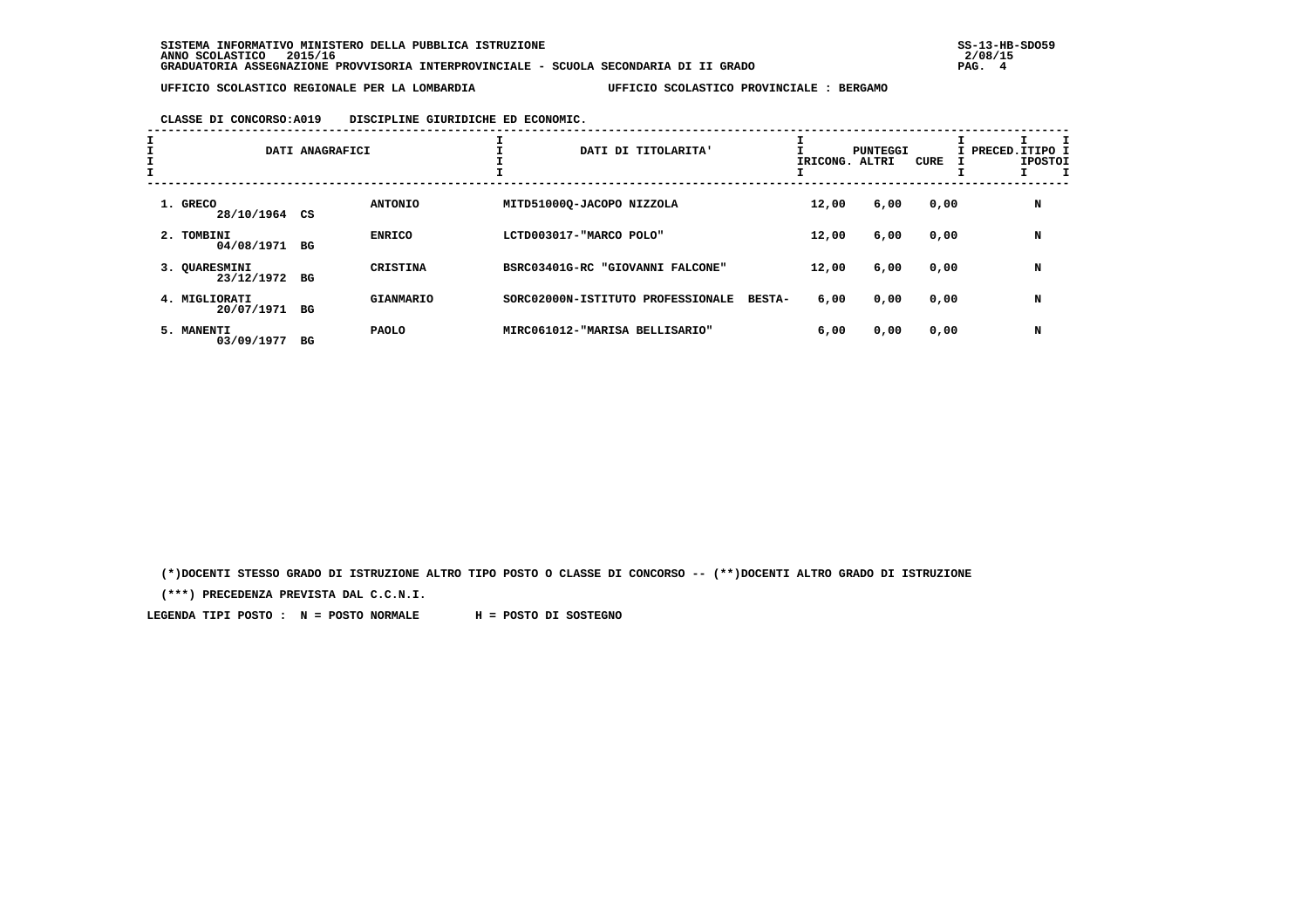| INFORMATIVO MINISTERO DELLA PUBBLICA ISTRUZIONE<br><b>SISTEMA</b>                     | $SS-13-HE$ |
|---------------------------------------------------------------------------------------|------------|
| 2015/16<br>ANNO SCOLASTICO                                                            | 2/08/15    |
| GRADUATORIA ASSEGNAZIONE PROVVISORIA INTERPROVINCIALE - SCUOLA SECONDARIA DI II GRADO | PAG.       |

 **CLASSE DI CONCORSO:A021 DISCIPLINE PITTORICHE**

|                                  | DATI ANAGRAFICI  | DATI DI TITOLARITA'                       | IRICONG. | PUNTEGGI<br>ALTRI | CURE | I PRECED.ITIPO 1 | <b>IPOSTOI</b> |  |
|----------------------------------|------------------|-------------------------------------------|----------|-------------------|------|------------------|----------------|--|
| 1. MARRAPODI<br>26/09/1961<br>RC | <b>FRANCESCO</b> | RCSL030003-LICEO ARTISTICO "M.PRETI/A.FRA | 6,00     | 0.00              | 0.00 |                  |                |  |

 **(\*)DOCENTI STESSO GRADO DI ISTRUZIONE ALTRO TIPO POSTO O CLASSE DI CONCORSO -- (\*\*)DOCENTI ALTRO GRADO DI ISTRUZIONE**

 **(\*\*\*) PRECEDENZA PREVISTA DAL C.C.N.I.**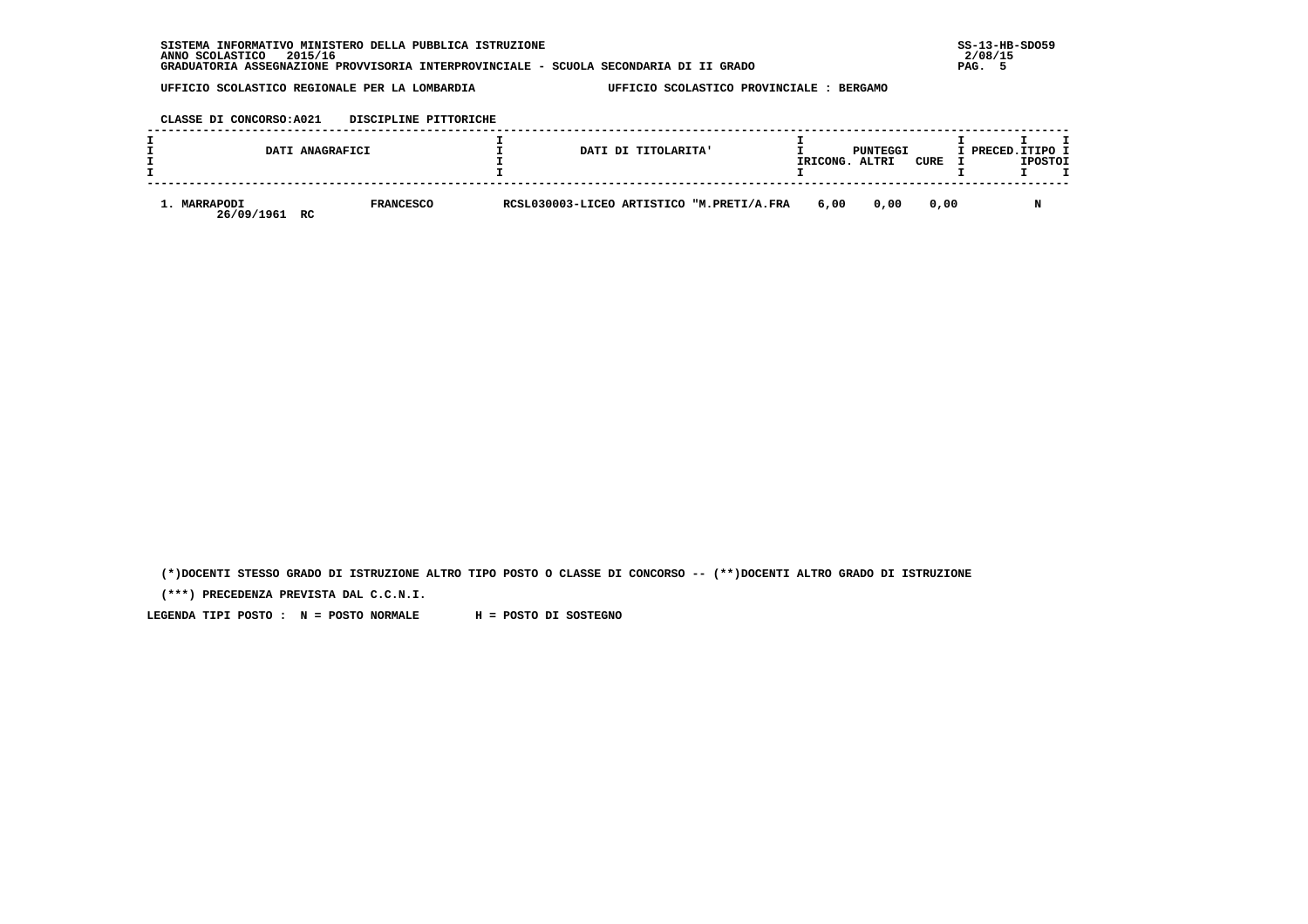## **CLASSE DI CONCORSO:A025 DISEGNO E STORIA DELL'ARTE**

|                                   | DATI ANAGRAFICI |                  |                              | DATI DI TITOLARITA' |                                           | IRICONG. ALTRI | PUNTEGGI | CURE | I PRECED. ITIPO I | <b>IPOSTOI</b> |  |
|-----------------------------------|-----------------|------------------|------------------------------|---------------------|-------------------------------------------|----------------|----------|------|-------------------|----------------|--|
| 1. SANCINETO<br>02/03/1958 CS     |                 | MARIA            | CSPS020001-LS                | "FERMI"             | COSENZA                                   | 6,00           | 0,00     | 0,00 | ***               | N              |  |
| 2. PALLA<br>29/05/1963 CA         |                 | MARIA FRANCESCA  | CAPS050007-ANTONIO PACINOTTI |                     |                                           | 6,00           | 0,00     | 0,00 |                   | N              |  |
| 3. MARRAPODI<br>26/09/1961<br>(*) | RC              | <b>FRANCESCO</b> |                              |                     | RCSL030003-LICEO ARTISTICO "M.PRETI/A.FRA | 6,00           | 0,00     | 0,00 |                   | N              |  |

 **(\*)DOCENTI STESSO GRADO DI ISTRUZIONE ALTRO TIPO POSTO O CLASSE DI CONCORSO -- (\*\*)DOCENTI ALTRO GRADO DI ISTRUZIONE**

 **(\*\*\*) PRECEDENZA PREVISTA DAL C.C.N.I.**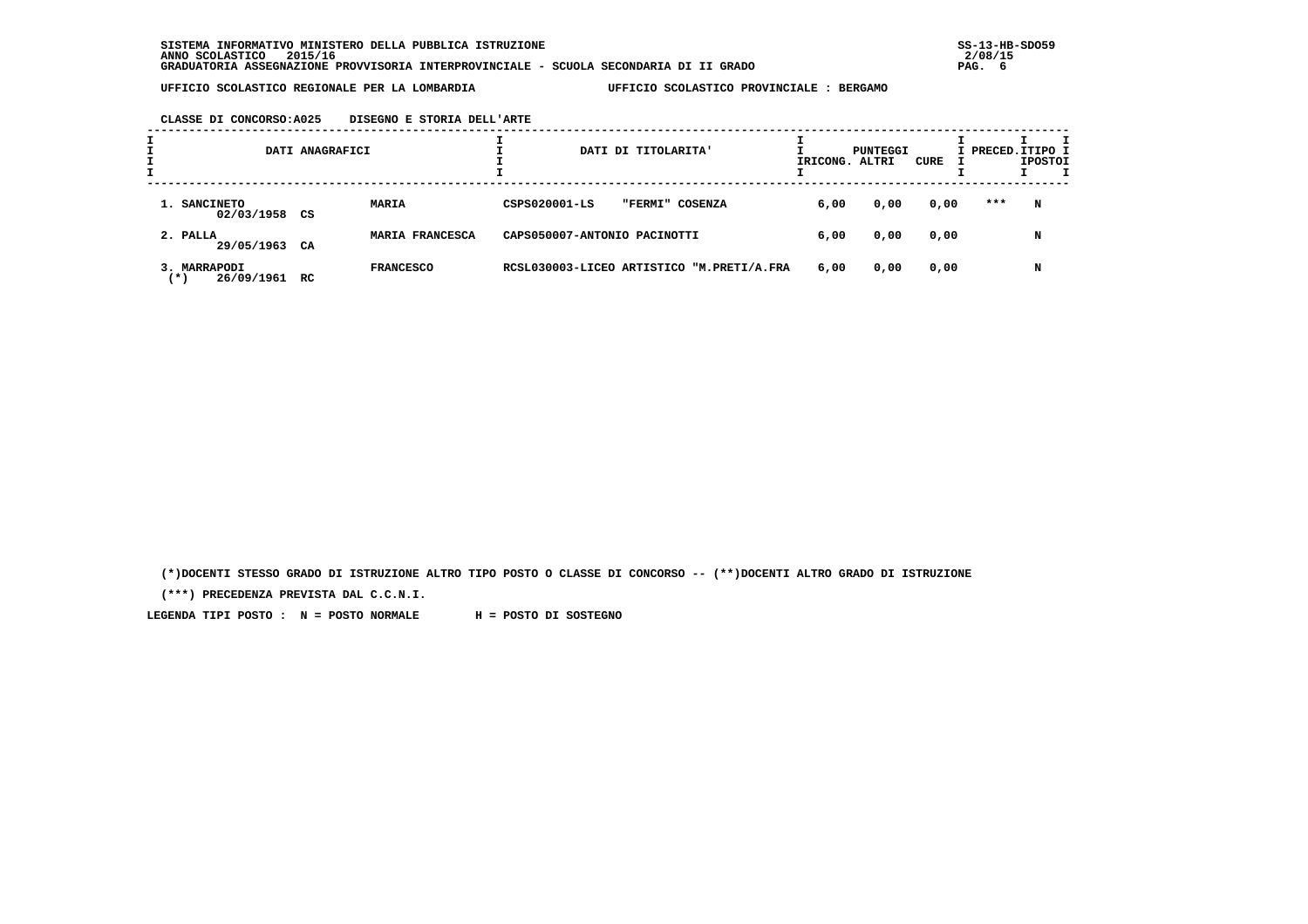# **CLASSE DI CONCORSO:A029 EDUCAZIONE FISICA II GRADO**

| л. |                             | DATI ANAGRAFICI |                 | DATI DI TITOLARITA'         | IRICONG. ALTRI | PUNTEGGI | CURE | I PRECED. ITIPO I | <b>IPOSTOI</b> |  |
|----|-----------------------------|-----------------|-----------------|-----------------------------|----------------|----------|------|-------------------|----------------|--|
|    | 1. UGGE'<br>17/05/1968 LO   |                 | LUCIA           | LOPS010007-GIOVANNI GANDINI | 12,00          | 6,00     | 0,00 |                   | N              |  |
|    | 2. RANA<br>25/07/1961 BA    |                 | NICOLA ROBERTO  | BATF052015-GALILEO GALILEI  | 6,00           | 0,00     | 0,00 |                   | N              |  |
|    | 3. PELLEGRINI<br>27/09/1977 | BG              | <b>ISABELLA</b> | MITF11000E-ITI MOLINARI     | 6,00           | 0,00     | 0,00 |                   | N              |  |

 **(\*)DOCENTI STESSO GRADO DI ISTRUZIONE ALTRO TIPO POSTO O CLASSE DI CONCORSO -- (\*\*)DOCENTI ALTRO GRADO DI ISTRUZIONE**

 **(\*\*\*) PRECEDENZA PREVISTA DAL C.C.N.I.**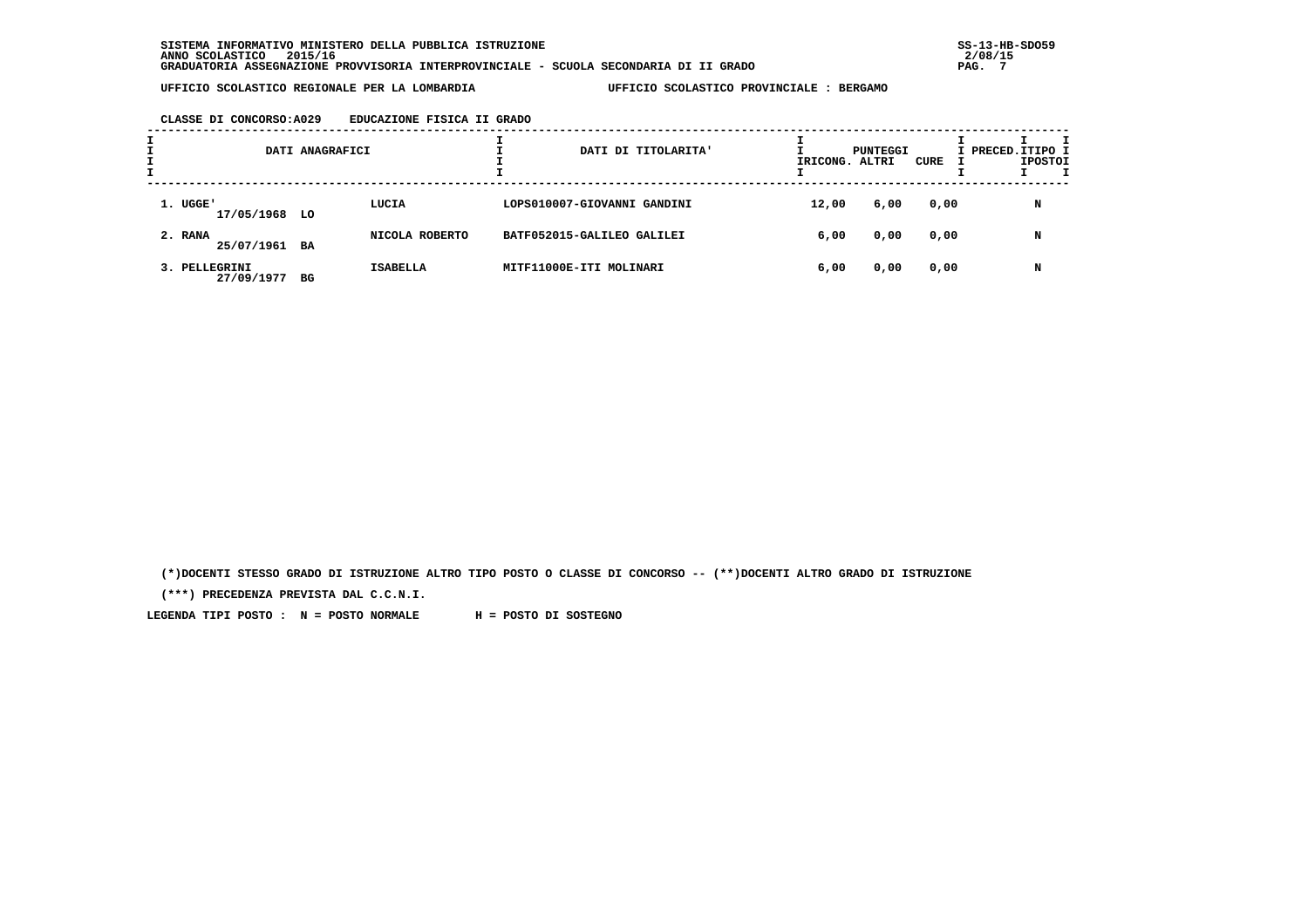| SISTEMA INFORMATIVO MINISTERO DELLA PUBBLICA ISTRUZIONE                               | $SS-13-HE$ |
|---------------------------------------------------------------------------------------|------------|
| 2015/16<br>ANNO SCOLASTICO                                                            | 2/08/15    |
| GRADUATORIA ASSEGNAZIONE PROVVISORIA INTERPROVINCIALE - SCUOLA SECONDARIA DI II GRADO | -8<br>PAG. |

 **CLASSE DI CONCORSO:A034 ELETTRONICA**

|                           | DATI ANAGRAFICI          | DATI DI TITOLARITA'         | IRICONG. | PUNTEGGI<br>ALTRI | <b>CURE</b> |         | I PRECED.ITIPO I<br><b>IPOSTOI</b> |
|---------------------------|--------------------------|-----------------------------|----------|-------------------|-------------|---------|------------------------------------|
| CASTELLETTI<br>02/12/1978 | <b>ANNA</b><br><b>CL</b> | LOTF004013-ALESSANDRO VOLTA | 14,00    | 8,00              | 0.00        | $* * *$ | H.N                                |

 **(\*)DOCENTI STESSO GRADO DI ISTRUZIONE ALTRO TIPO POSTO O CLASSE DI CONCORSO -- (\*\*)DOCENTI ALTRO GRADO DI ISTRUZIONE**

 **(\*\*\*) PRECEDENZA PREVISTA DAL C.C.N.I.**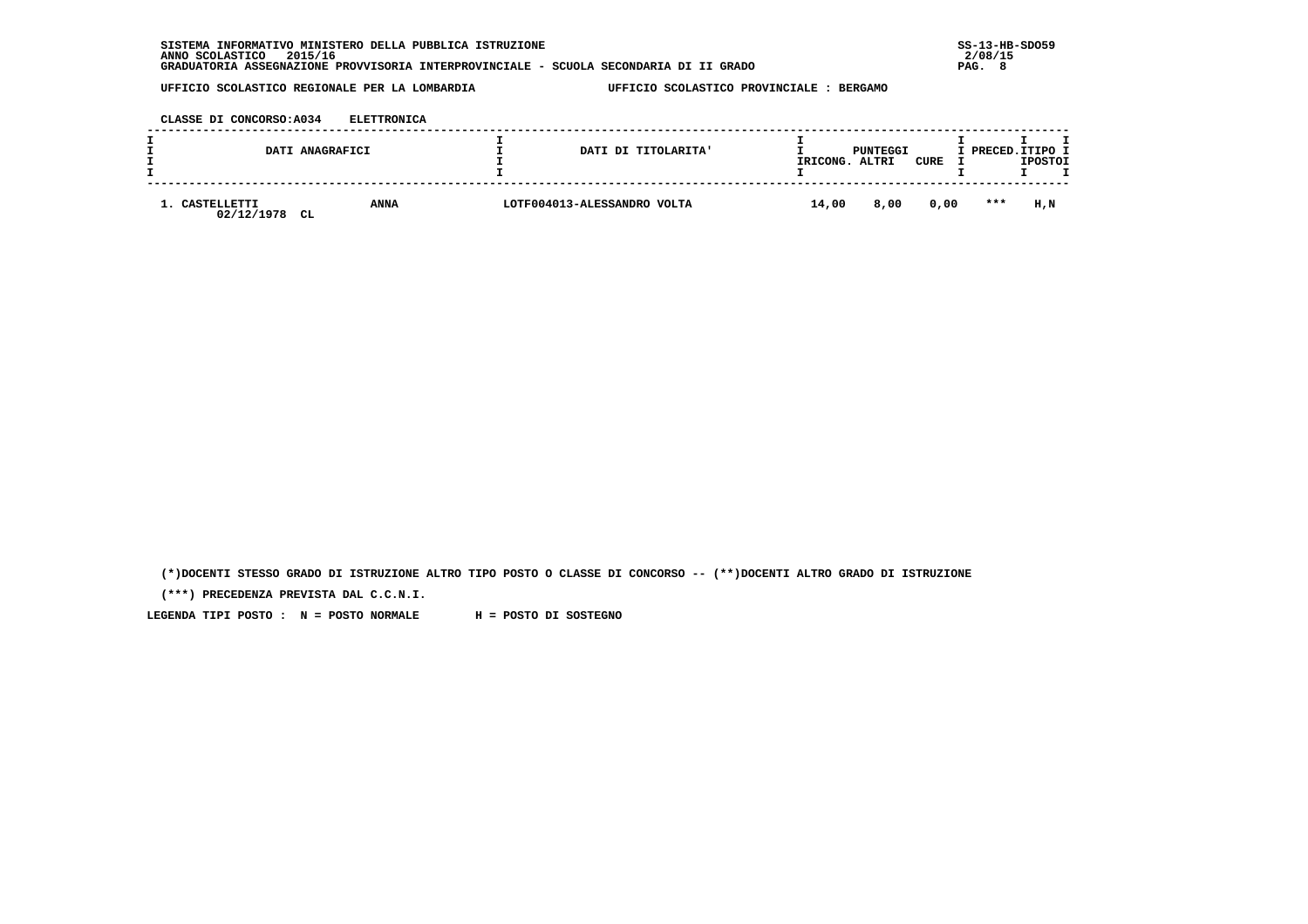**CLASSE DI CONCORSO:A036 FILOSOFIA,PSICOL. E SC.DELL'EDUCAZ.**

|                                   | DATI ANAGRAFICI    | DATI DI TITOLARITA'                       | IRICONG. ALTRI | PUNTEGGI | CURE | I PRECED. ITIPO I | <b>IPOSTOI</b> |  |
|-----------------------------------|--------------------|-------------------------------------------|----------------|----------|------|-------------------|----------------|--|
| 1. PICCININI<br>24/02/1977 BG     | GIULIA SOFIA       | VAPS120001-L. SCIENT. "MARIE CURIE" - TRA | 6,00           | 0,00     | 0,00 |                   | N              |  |
| 2. CARFAGNO<br>03/05/1958<br>(* ) | <b>MARIA</b><br>AV | BSPS013012-ORZINUOVI (SEZ.ASS.I.S."COSSAL | 0.00           | 0,00     | 0,00 |                   | N              |  |

 **(\*)DOCENTI STESSO GRADO DI ISTRUZIONE ALTRO TIPO POSTO O CLASSE DI CONCORSO -- (\*\*)DOCENTI ALTRO GRADO DI ISTRUZIONE**

 **(\*\*\*) PRECEDENZA PREVISTA DAL C.C.N.I.**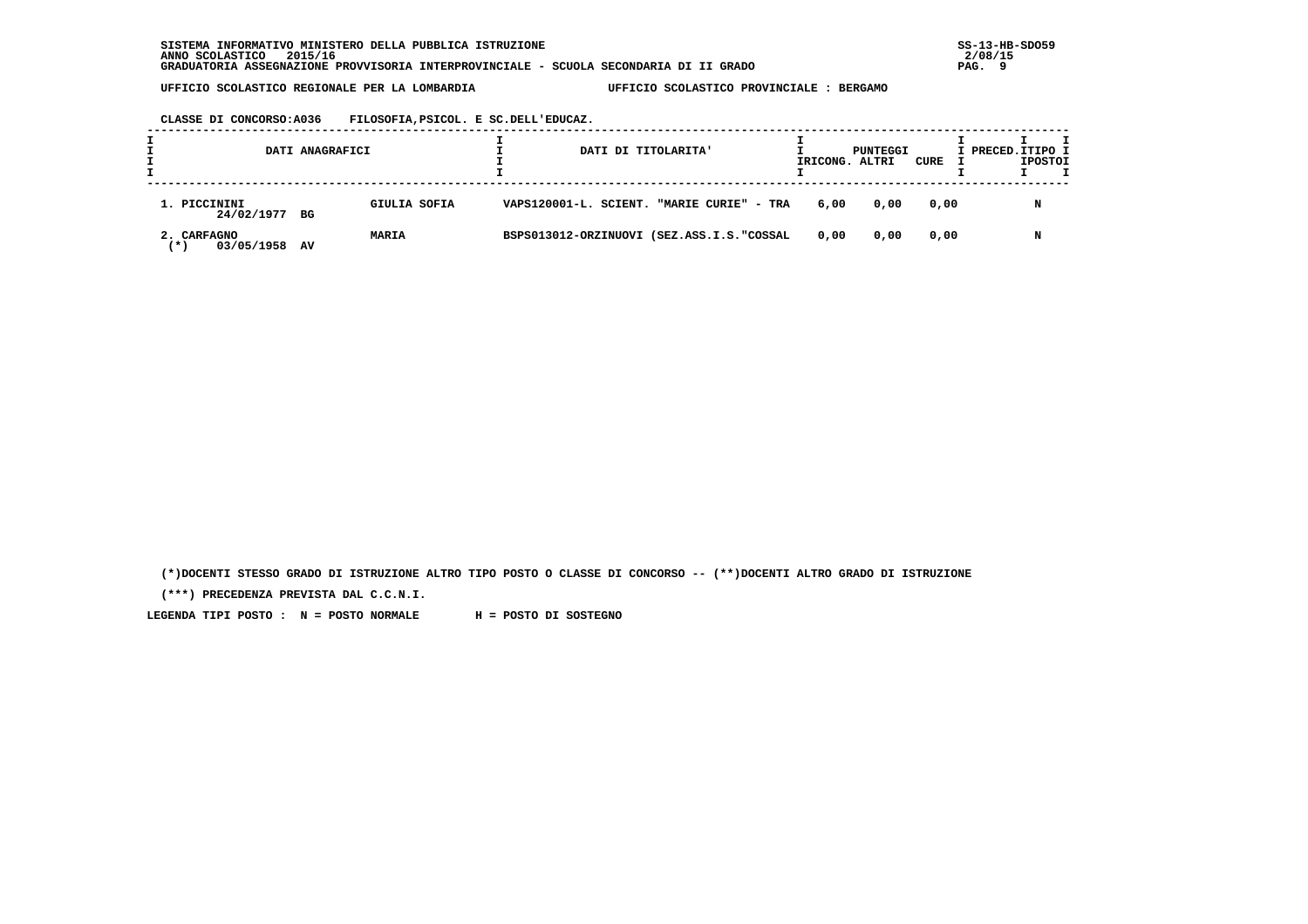**CLASSE DI CONCORSO:A037 FILOSOFIA E STORIA**

|                            | DATI ANAGRAFICI |                  |  | DATI DI TITOLARITA'                       | IRICONG. ALTRI | PUNTEGGI | CURE | I PRECED. ITIPO I | <b>IPOSTOI</b> |  |
|----------------------------|-----------------|------------------|--|-------------------------------------------|----------------|----------|------|-------------------|----------------|--|
| 1. MANARA<br>16/12/1958 BG |                 | <b>SERGIO</b>    |  | VASL01000A-L. ART. "CANDIANI" - BUSTO ARS | 9,00           | 3,00     | 0,00 |                   | N              |  |
| 2. NATIVO<br>30/06/1956    | NA              | <b>ANTONELLA</b> |  | NAPS060006-L.SCIE.CARO DI NAPOLI          | 6,00           | 0,00     | 0,00 |                   | N              |  |
| 3. CARFAGNO<br>03/05/1958  | AV              | <b>MARIA</b>     |  | BSPS013012-ORZINUOVI (SEZ.ASS.I.S."COSSAL | 0,00           | 0,00     | 0,00 |                   | N              |  |

 **(\*)DOCENTI STESSO GRADO DI ISTRUZIONE ALTRO TIPO POSTO O CLASSE DI CONCORSO -- (\*\*)DOCENTI ALTRO GRADO DI ISTRUZIONE**

 **(\*\*\*) PRECEDENZA PREVISTA DAL C.C.N.I.**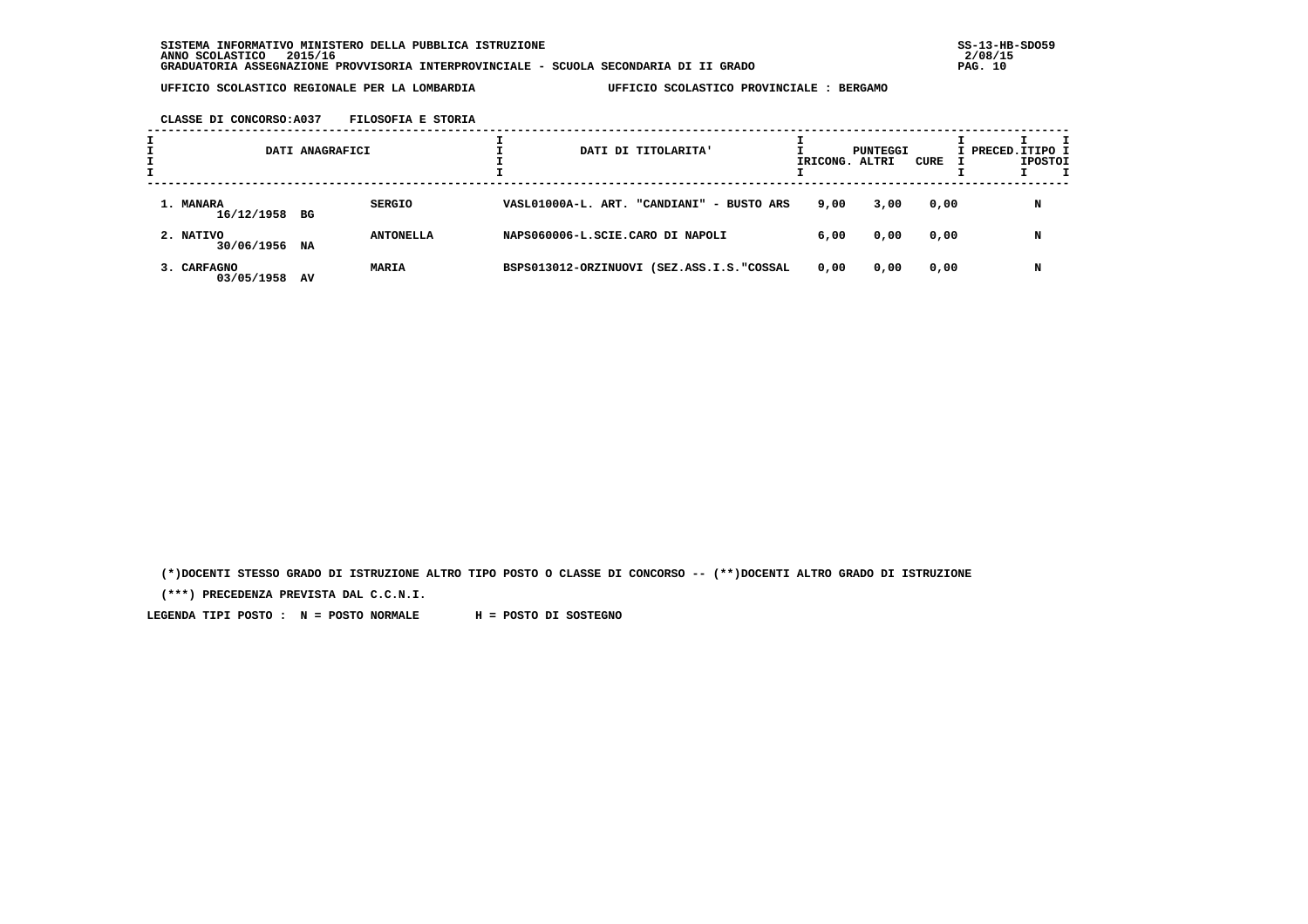|          | DATI ANAGRAFICI  |           | DATI DI TITOLARITA' | IRICONG. ALTRI | PUNTEGGI | CURE | I PRECED. ITIPO I | <b>IPOSTOI</b> |
|----------|------------------|-----------|---------------------|----------------|----------|------|-------------------|----------------|
| 1. CORNA | 01/02/1969<br>BG | CRISTIANO | MITF270003-CARTESIO | 9,00           | 3,00     | 0,00 |                   |                |

 **(\*)DOCENTI STESSO GRADO DI ISTRUZIONE ALTRO TIPO POSTO O CLASSE DI CONCORSO -- (\*\*)DOCENTI ALTRO GRADO DI ISTRUZIONE**

 **(\*\*\*) PRECEDENZA PREVISTA DAL C.C.N.I.**

 **LEGENDA TIPI POSTO : N = POSTO NORMALE H = POSTO DI SOSTEGNO**

 **UFFICIO SCOLASTICO REGIONALE PER LA LOMBARDIA UFFICIO SCOLASTICO PROVINCIALE : BERGAMO**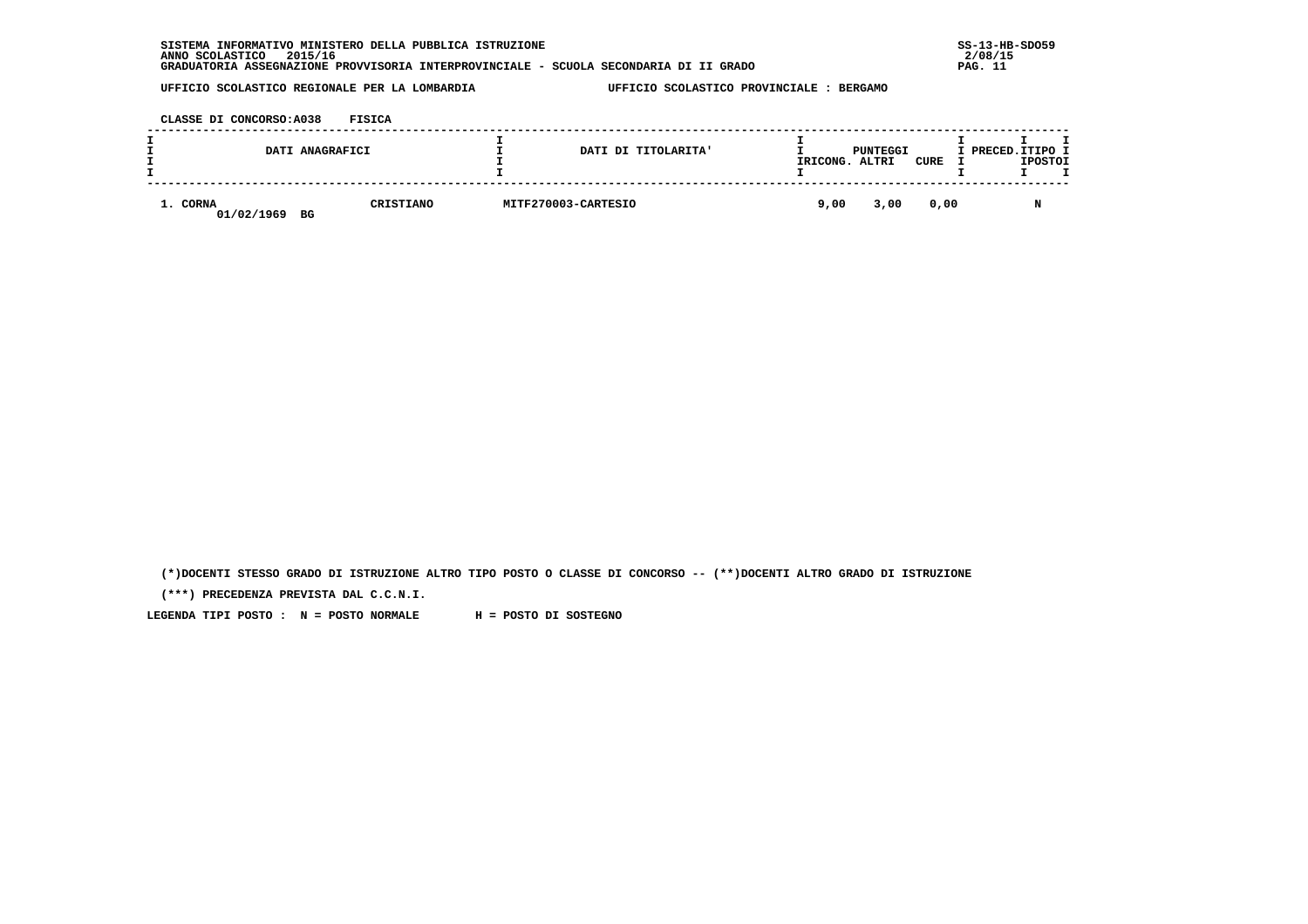**CLASSE DI CONCORSO:A047 MATEMATICA**

|                               | DATI ANAGRAFICI |             |                           | DATI DI TITOLARITA'                | IRICONG. ALTRI | PUNTEGGI | CURE | I PRECED.ITIPO I | <b>IPOSTOI</b> |  |
|-------------------------------|-----------------|-------------|---------------------------|------------------------------------|----------------|----------|------|------------------|----------------|--|
| 1. VALTULINA<br>26/10/1970 BG |                 | ALBA SERENA |                           | CORH004028-IPSSAR - G.D. ROMAGNOSI | 12,00          | 6,00     | 0,00 |                  | N              |  |
| 2. DONDI<br>16/06/1955        | МI              | DANIELA IDA | MIPS210009-GIORDANO BRUNO |                                    | 6,00           | 0,00     | 0,00 |                  | N              |  |

 **(\*)DOCENTI STESSO GRADO DI ISTRUZIONE ALTRO TIPO POSTO O CLASSE DI CONCORSO -- (\*\*)DOCENTI ALTRO GRADO DI ISTRUZIONE**

 **(\*\*\*) PRECEDENZA PREVISTA DAL C.C.N.I.**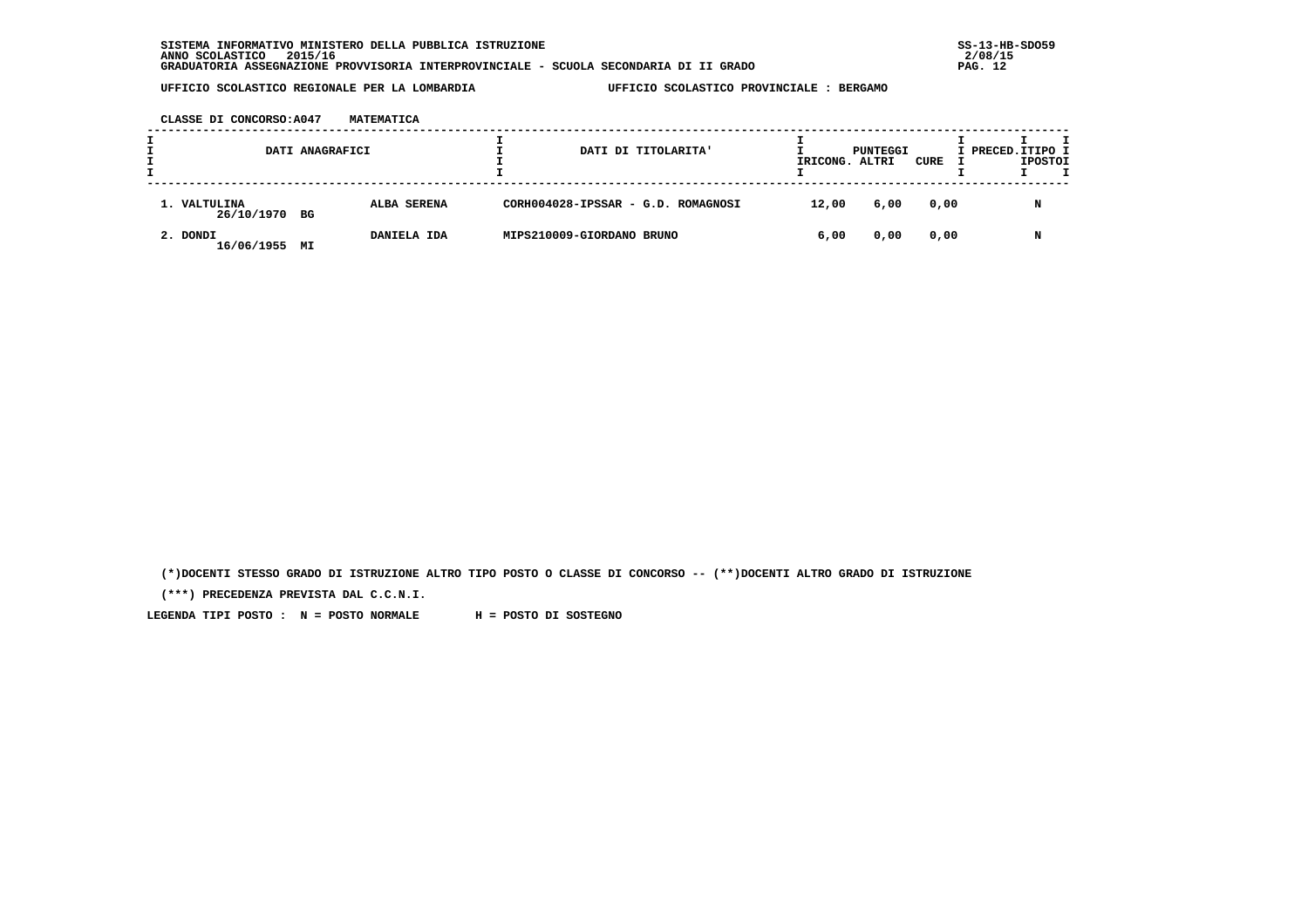**CLASSE DI CONCORSO:A050 LETTERE IST.ISTR.SECOND. DI II GR.**

| I | DATI ANAGRAFICI                    |    |                 |  | IRICONG. ALTRI                            | PUNTEGGI | CURE |      | т<br>I PRECED. ITIPO I<br><b>IPOSTOI</b> |   |
|---|------------------------------------|----|-----------------|--|-------------------------------------------|----------|------|------|------------------------------------------|---|
|   | 1. MARTINELLI<br>17/12/1971        | TO | <b>ANDREA</b>   |  | SORI06000R-G.P. ROMEGIALLI                | 12,00    | 6,00 | 0,00 |                                          | N |
|   | 2. RAGONE<br>29/02/1956            | MS | <b>CATERINA</b> |  | SPTD011015- " ARZELA'"                    | 6,00     | 0,00 | 0,00 |                                          | N |
|   | 3. MAGGI<br>02/11/1967 RM          |    | <b>MASSIMO</b>  |  | ARRI00801B-G. MARCONI                     | 6,00     | 0,00 | 0,00 |                                          | N |
|   | 4. DE PAOLA<br>26/04/1968<br>( * ) | PZ | <b>ANGELA</b>   |  | PZPS12000V- LICEO SCIENTIFICO "PIER PAOLO | 10,00    | 4,00 | 0,00 | ***                                      | N |

 **(\*)DOCENTI STESSO GRADO DI ISTRUZIONE ALTRO TIPO POSTO O CLASSE DI CONCORSO -- (\*\*)DOCENTI ALTRO GRADO DI ISTRUZIONE**

 **(\*\*\*) PRECEDENZA PREVISTA DAL C.C.N.I.**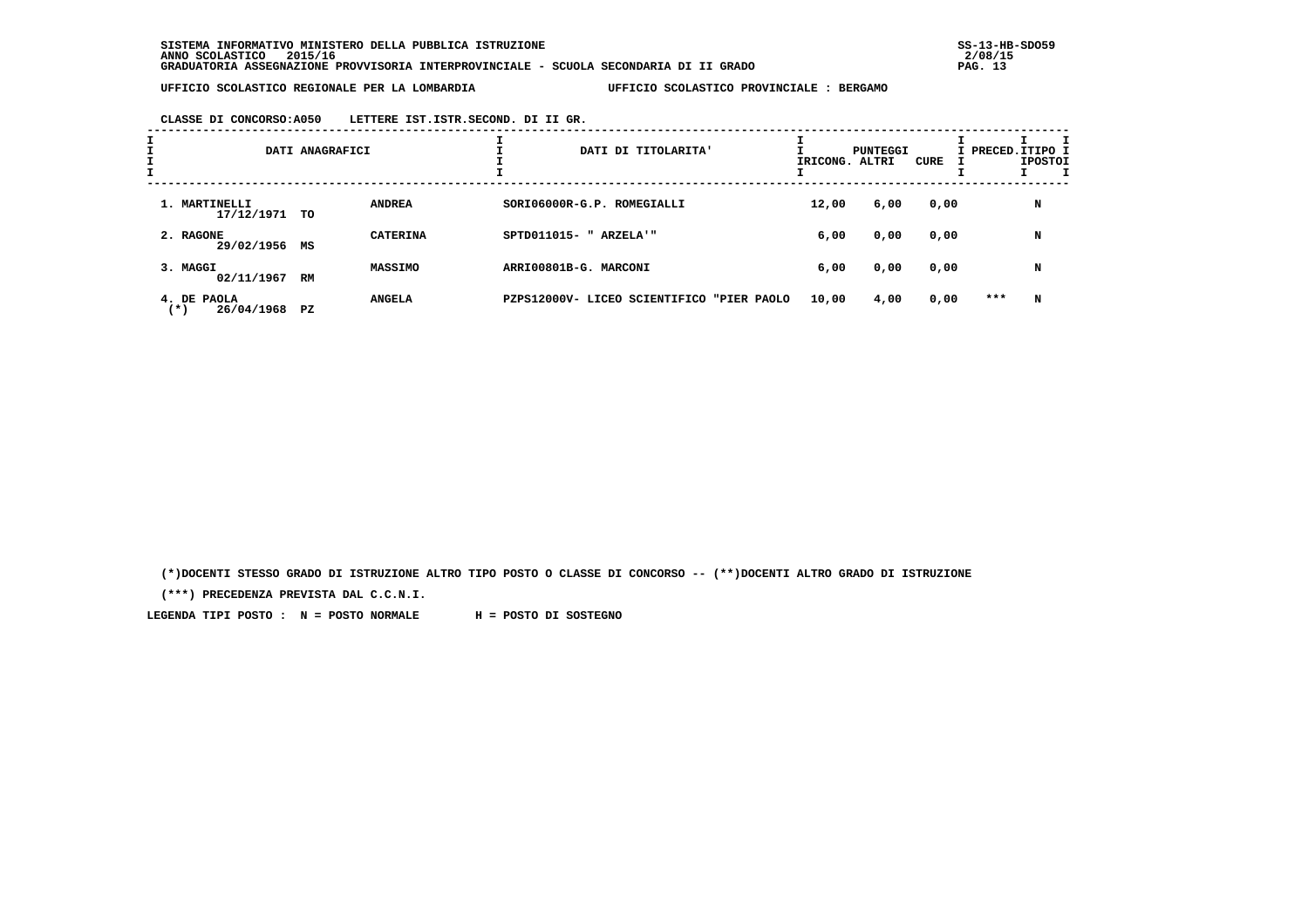| INFORMATIVO MINISTERO DELLA PUBBLICA ISTRUZIONE<br><b>SISTEMA</b>                     | $SS-13-HE$ |
|---------------------------------------------------------------------------------------|------------|
| 2015/16<br>ANNO SCOLASTICO                                                            | 2/08/15    |
| GRADUATORIA ASSEGNAZIONE PROVVISORIA INTERPROVINCIALE - SCUOLA SECONDARIA DI II GRADO | PAG. 14    |

 **CLASSE DI CONCORSO:A051 LETTERE,LATINO NEI LICEI E IST.MAG.**

|                                        | DATI ANAGRAFICI |  | DATI DI TITOLARITA'                       | IRICONG. | PUNTEGGI<br>ALTRI | CURE | I PRECED. ITIPO I | <b>IPOSTOI</b> |  |
|----------------------------------------|-----------------|--|-------------------------------------------|----------|-------------------|------|-------------------|----------------|--|
| 1. DE PAOLA<br>26/04/1968<br><b>PZ</b> | <b>ANGELA</b>   |  | PZPS12000V- LICEO SCIENTIFICO "PIER PAOLO | 10,00    | 4,00              | 0.00 | $***$             | N              |  |

 **(\*)DOCENTI STESSO GRADO DI ISTRUZIONE ALTRO TIPO POSTO O CLASSE DI CONCORSO -- (\*\*)DOCENTI ALTRO GRADO DI ISTRUZIONE**

 **(\*\*\*) PRECEDENZA PREVISTA DAL C.C.N.I.**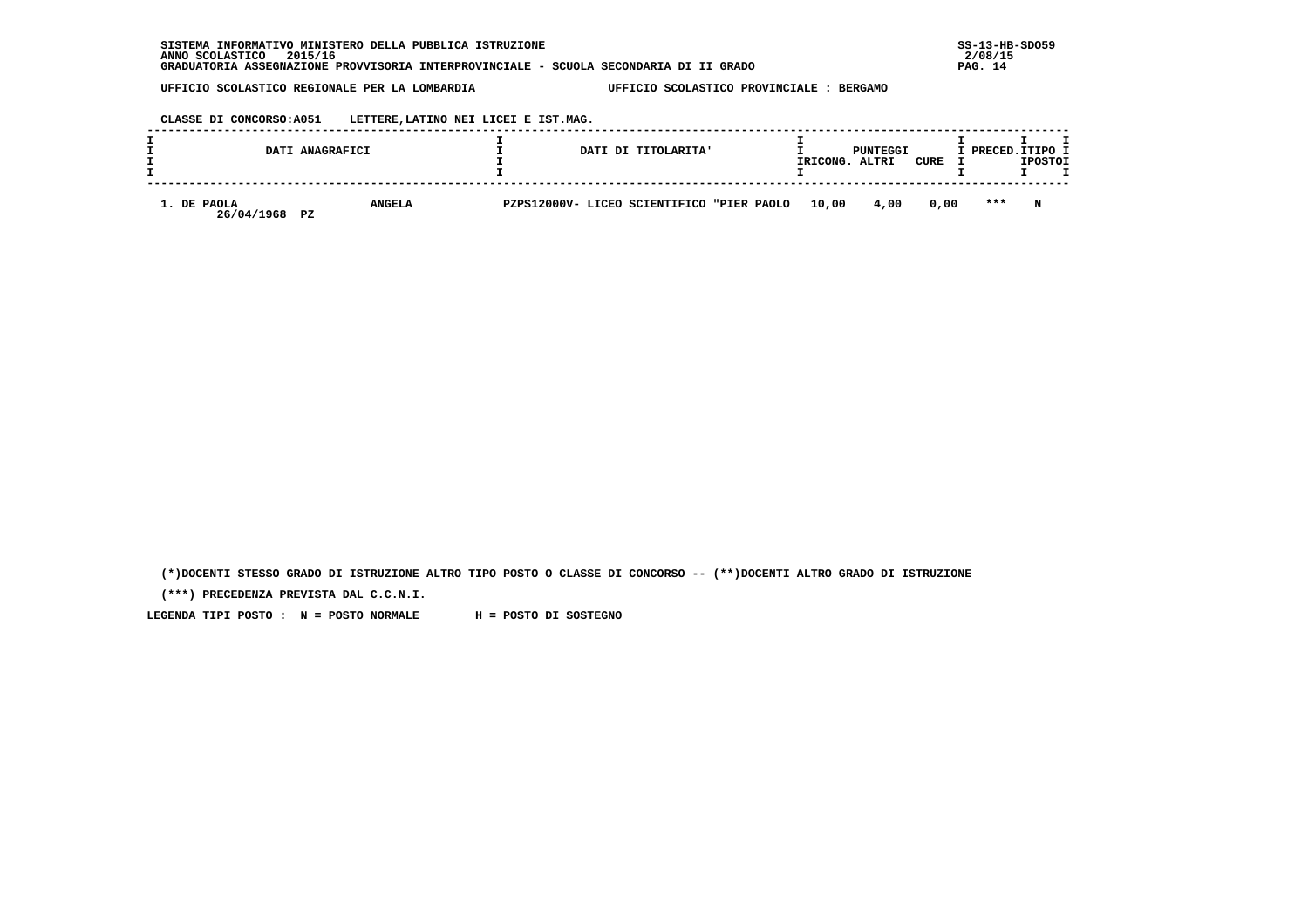| . INFORMATIVO MINISTERO DELLA PUBBLICA ISTRUZIONE<br><b>SISTEMA</b>                   | $SS-13-HE$ |
|---------------------------------------------------------------------------------------|------------|
| 2015/16<br>ANNO SCOLASTICO                                                            | 2/08/15    |
| GRADUATORIA ASSEGNAZIONE PROVVISORIA INTERPROVINCIALE - SCUOLA SECONDARIA DI II GRADO | PAG. 15    |

 **CLASSE DI CONCORSO:A071 TECNOLOGIE E DISEGNO TECNICO**

| DATI ANAGRAFICI                         |              |               | DATI DI TITOLARITA' | IRICONG. | PUNTEGGI<br>ALTRI | CURE | I PRECED. ITIPO I | <b>IPOSTOI</b> |  |
|-----------------------------------------|--------------|---------------|---------------------|----------|-------------------|------|-------------------|----------------|--|
| 1. SANCINETO<br>02/03/1958<br>CS<br>. ж | <b>MARIA</b> | CSPS020001-LS | "FERMI" COSENZA     | 6,00     | 0,00              | 0,00 | $* * *$           | N              |  |

 **(\*)DOCENTI STESSO GRADO DI ISTRUZIONE ALTRO TIPO POSTO O CLASSE DI CONCORSO -- (\*\*)DOCENTI ALTRO GRADO DI ISTRUZIONE**

 **(\*\*\*) PRECEDENZA PREVISTA DAL C.C.N.I.**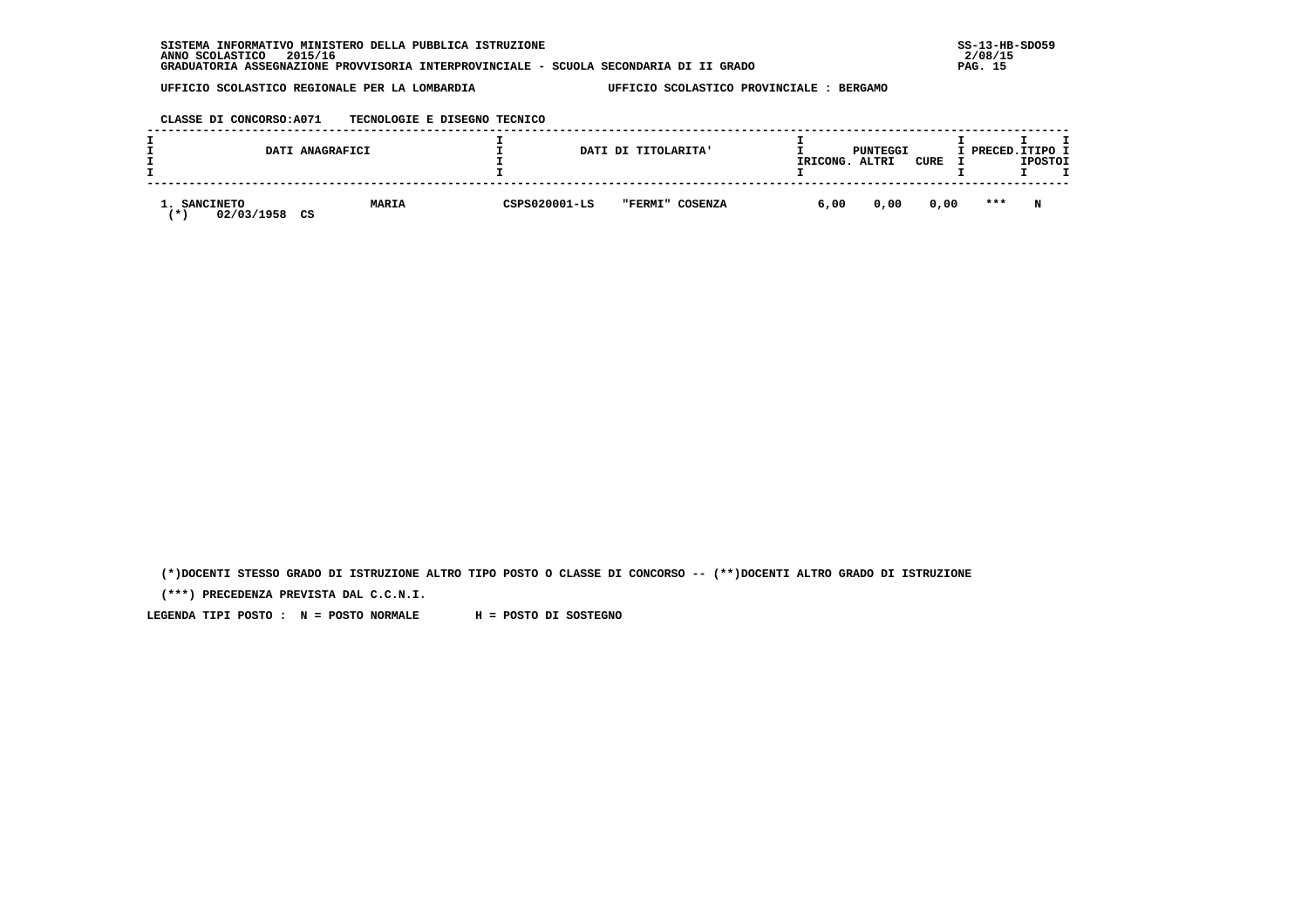**CLASSE DI CONCORSO:A246 LINGUA E CIV. STRANIERA (FRANCESE)**

|                            | DATI ANAGRAFICI | DATI DI TITOLARITA'                       | IRICONG. ALTRI | PUNTEGGI | CURE | I PRECED.ITIPO I | <b>IPOSTOI</b> |  |
|----------------------------|-----------------|-------------------------------------------|----------------|----------|------|------------------|----------------|--|
| 1. GELMI<br>13/08/1962 BG  | <b>PAOLA</b>    | MNRC01000L-ISTITUTO SUPERIORE BONOMI-MAZZ | 6,00           | 0,00     | 0,00 | ***              | N              |  |
| 2. MILESI<br>13/04/1972 BG | LAURA           | BSRH02201E-ALBERGHIERO "DANDOLO"          | 13,00          | 7,00     | 0,00 |                  | N              |  |
| 3. VOLTA<br>18/06/1968     | LIVIA<br>BG     | MITD047013-IIS ENRICO DE NICOLA           | 12,00          | 6,00     | 0,00 |                  | N              |  |

 **(\*)DOCENTI STESSO GRADO DI ISTRUZIONE ALTRO TIPO POSTO O CLASSE DI CONCORSO -- (\*\*)DOCENTI ALTRO GRADO DI ISTRUZIONE**

 **(\*\*\*) PRECEDENZA PREVISTA DAL C.C.N.I.**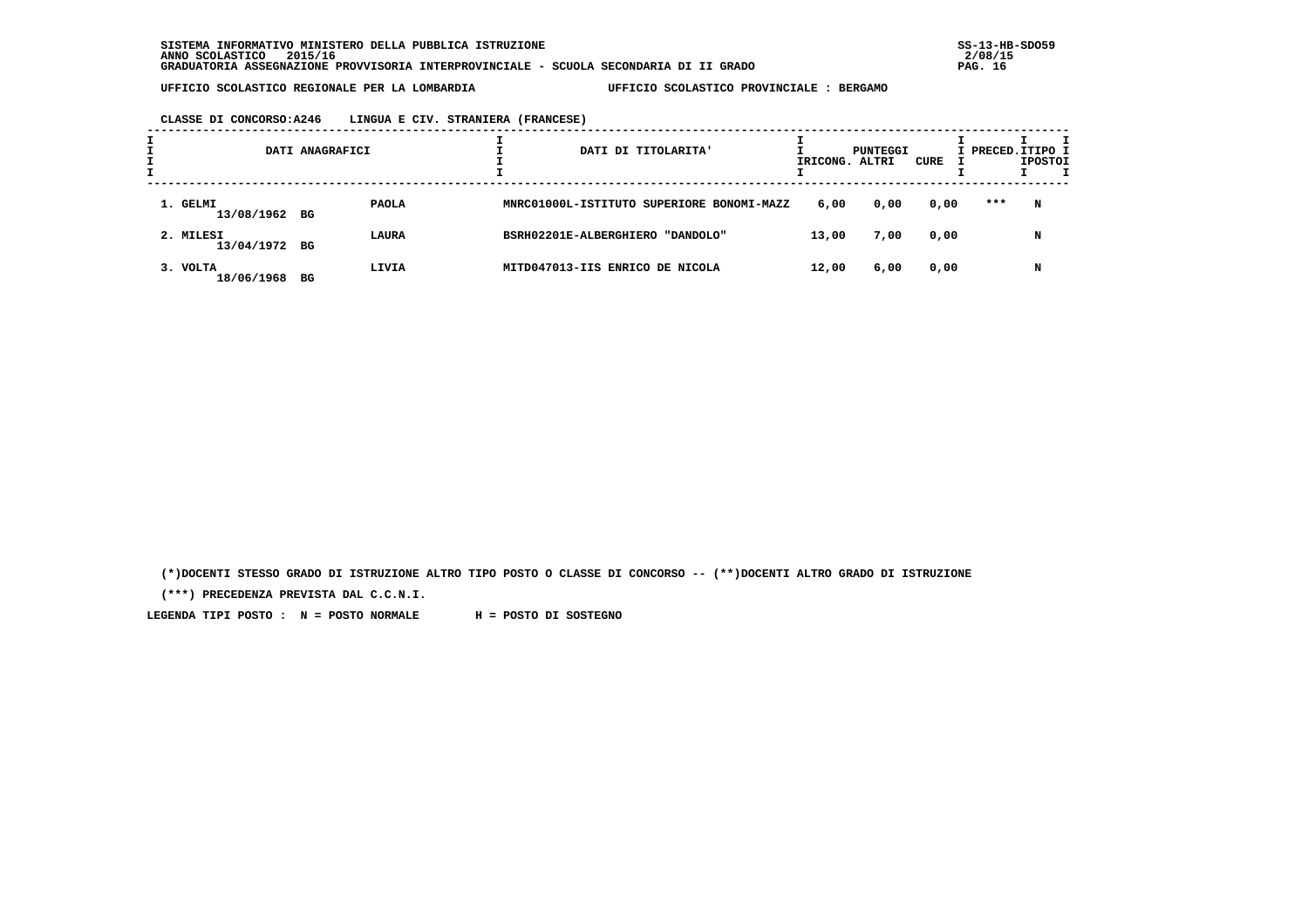| CLASSE DI CONCORSO:A346 | LINGUA E CIV. STRANIERA (INGLESE) |  |
|-------------------------|-----------------------------------|--|
|                         |                                   |  |

|                                   | DATI ANAGRAFICI |                |                                           | DATI DI TITOLARITA' |  | IRICONG. ALTRI | PUNTEGGI | CURE | I PRECED. ITIPO I | <b>IPOSTOI</b> |  |
|-----------------------------------|-----------------|----------------|-------------------------------------------|---------------------|--|----------------|----------|------|-------------------|----------------|--|
| 1. DE PINTO<br>30/06/1972 BA      |                 | <b>ROSALBA</b> | BARC046018-N. GARRONE - SEDE CENTRALE - B |                     |  | 10,00          | 4,00     | 0,00 |                   | N              |  |
| 2. ZUCCALI<br>12/02/1973 BG       |                 | <b>ROBERTA</b> | LCRI01201B-P. A. FIOCCHI                  |                     |  | 10,00          | 4,00     | 0,00 |                   | N              |  |
| 3. BENTI<br>$***$ )<br>30/01/1973 | BG              | <b>STEFANO</b> | TBMM843012-LEO SANTIFALLER                |                     |  | 6,00           | 0,00     | 0,00 |                   | N              |  |

 **(\*)DOCENTI STESSO GRADO DI ISTRUZIONE ALTRO TIPO POSTO O CLASSE DI CONCORSO -- (\*\*)DOCENTI ALTRO GRADO DI ISTRUZIONE**

 **(\*\*\*) PRECEDENZA PREVISTA DAL C.C.N.I.**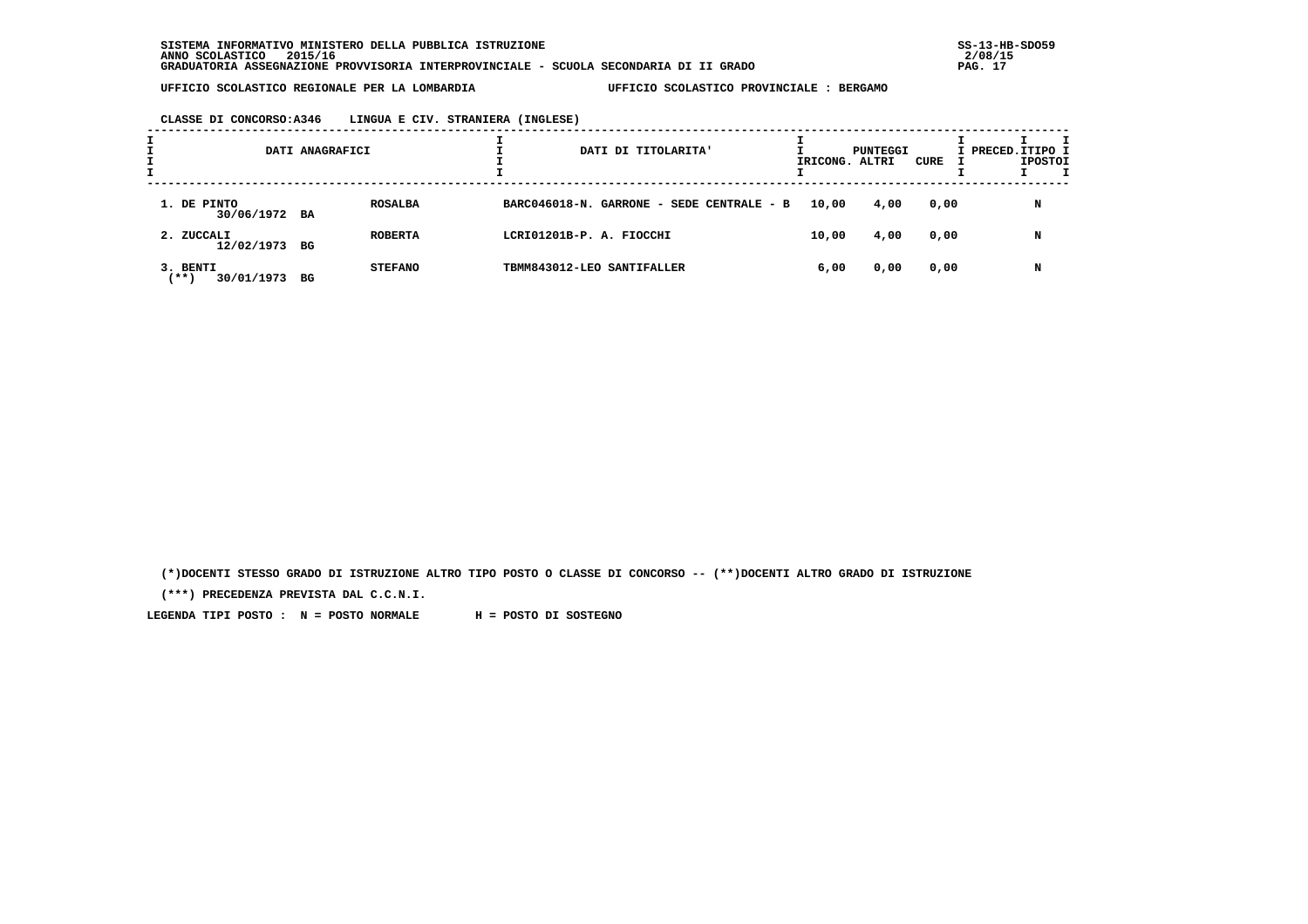**CLASSE DI CONCORSO:A546 LINGUA E CIV. STRANIERA (TEDESCO)**

|                                           | DATI ANAGRAFICI |                | DATI DI TITOLARITA'            | IRICONG. | PUNTEGGI<br>ALTRI | CURE | I PRECED.ITIPO I<br><b>IPOSTOI</b> |
|-------------------------------------------|-----------------|----------------|--------------------------------|----------|-------------------|------|------------------------------------|
| 1. TAGLIARINI<br>$***$ )<br>30/07/1968 BG |                 | <b>GRETEL</b>  | BSMM852013-A.FLEMING - MAZZANO | 6,00     | 0,00              | 0,00 | H,N                                |
| 2. BENTI<br>30/01/1973<br><b>***</b>      | BG              | <b>STEFANO</b> | TBMM843012-LEO SANTIFALLER     | 6,00     | 0,00              | 0,00 | N                                  |

 **(\*)DOCENTI STESSO GRADO DI ISTRUZIONE ALTRO TIPO POSTO O CLASSE DI CONCORSO -- (\*\*)DOCENTI ALTRO GRADO DI ISTRUZIONE**

 **(\*\*\*) PRECEDENZA PREVISTA DAL C.C.N.I.**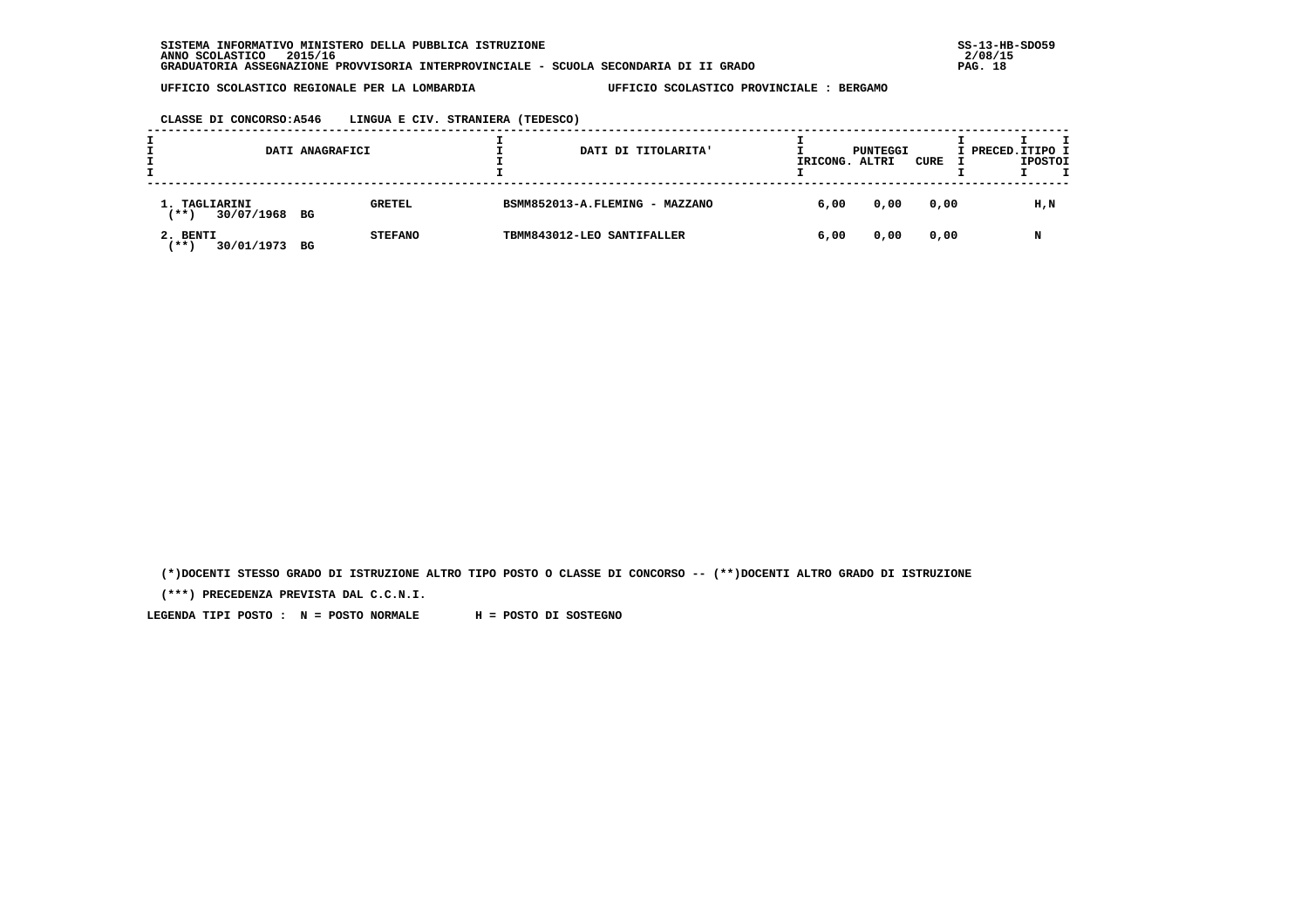| SISTEMA INFORMATIVO MINISTERO DELLA PUBBLICA ISTRUZIONE                               | $SS-13-HE$ |
|---------------------------------------------------------------------------------------|------------|
| 2015/16<br>ANNO SCOLASTICO                                                            | 2/08/15    |
| GRADUATORIA ASSEGNAZIONE PROVVISORIA INTERPROVINCIALE - SCUOLA SECONDARIA DI II GRADO | PAG. 19    |

 **CLASSE DI CONCORSO:C320 LAB. MECCANICO-TECNOLOGICO**

|                              | DATI ANAGRAFICI |                 | DATI DI TITOLARITA' | IRICONG. | PUNTEGGI<br>ALTRI | CURE | I PRECED. ITIPO I | <b>IPOSTOI</b> |  |
|------------------------------|-----------------|-----------------|---------------------|----------|-------------------|------|-------------------|----------------|--|
| 1. VOLPE<br>15/02/1963<br>AG | <b>ANTONIO</b>  | AGTL01401P- ITG | "BRUNELLESCHI"      | 0,00     | 6,00              | 0,00 | $* * *$           | N              |  |

 **(\*)DOCENTI STESSO GRADO DI ISTRUZIONE ALTRO TIPO POSTO O CLASSE DI CONCORSO -- (\*\*)DOCENTI ALTRO GRADO DI ISTRUZIONE**

 **(\*\*\*) PRECEDENZA PREVISTA DAL C.C.N.I.**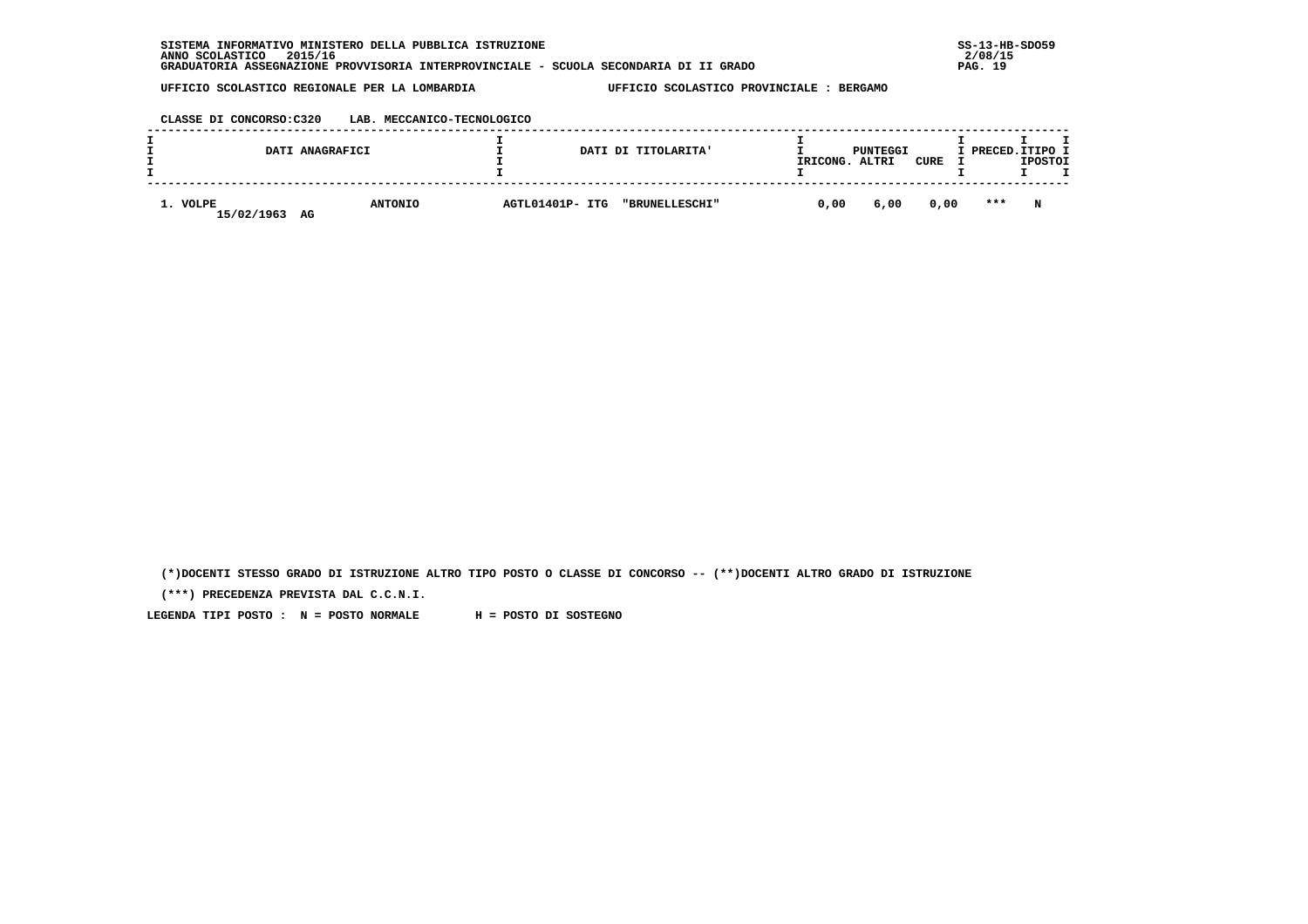| CLASSE DI CONCORSO:C430<br>LAB. EDILIZIA ED ESERCIT.TOPOGRAFIA |
|----------------------------------------------------------------|
|----------------------------------------------------------------|

|                            | DATI ANAGRAFICI    |                                          | DATI DI TITOLARITA' | IRICONG. | PUNTEGGI<br>ALTRI | CURE | I PRECED. ITIPO I | <b>IPOSTOI</b> |  |
|----------------------------|--------------------|------------------------------------------|---------------------|----------|-------------------|------|-------------------|----------------|--|
| CALLEGARETTI<br>14/07/1969 | <b>MARCO</b><br>BG | LCTD00801A-I.T.C.G.AMM.FIN.MARK.-COST.NI |                     | 12,00    | 6,00              | 0.00 |                   | <b>NT</b>      |  |

 **(\*)DOCENTI STESSO GRADO DI ISTRUZIONE ALTRO TIPO POSTO O CLASSE DI CONCORSO -- (\*\*)DOCENTI ALTRO GRADO DI ISTRUZIONE**

 **(\*\*\*) PRECEDENZA PREVISTA DAL C.C.N.I.**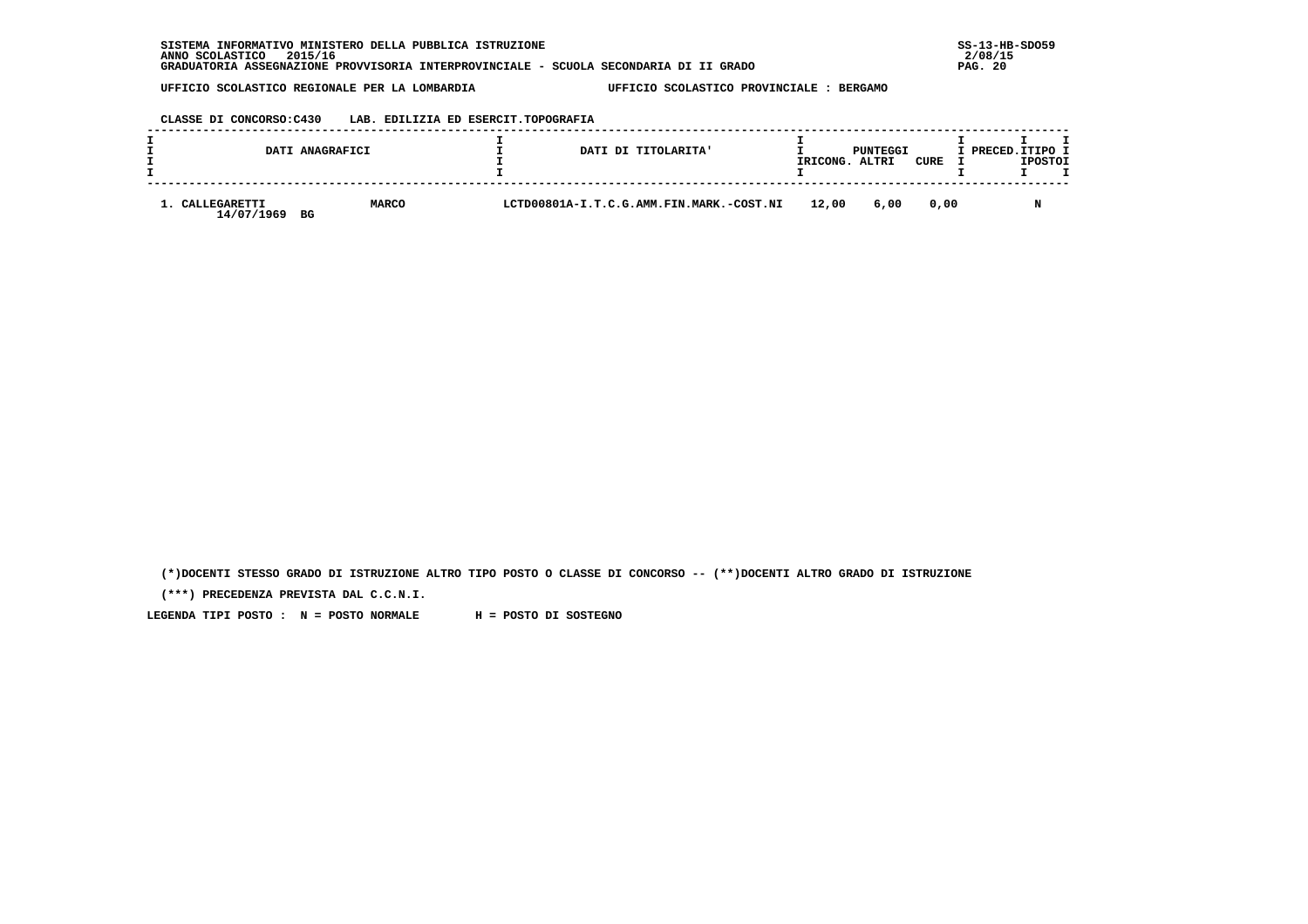### **TIPO POSTO: SOSTEGNO PER MINORATI PSICOFISICI**

| Ŧ<br>I<br>$\frac{1}{1}$ |                                       | DATI ANAGRAFICI |               |             | DATI DI TITOLARITA'                           | IRICONG. | <b>PUNTEGGI</b><br>ALTRI | <b>CURE</b> | I PRECED. ITIPO I | <b>IPOSTOI</b> |
|-------------------------|---------------------------------------|-----------------|---------------|-------------|-----------------------------------------------|----------|--------------------------|-------------|-------------------|----------------|
|                         | 1. RIZZO<br>11/01/1980                | LE              | <b>DAVIDE</b> | BRSS000DQ1- | (RICHIESTO)                                   | 10,00    | 4,00                     | 0,00        | ***               | н              |
|                         | 2. FERRO<br>02/05/1980                | МE              | <b>GLORIA</b> | CRSS000DM1- | (RICHIESTO)                                   | 10,00    | 4,00                     | 0,00        | $* * *$           | $\,$ H         |
|                         | <b>MONTE</b><br>3. DEL<br>14/09/1974  | BG              | LIVIA         | LCSS000DN1- | (RICHIESTO)                                   | 16,00    | 10,00                    | 0,00        |                   | н              |
|                         | 4. ROCCO<br>16/08/1979                | CВ              | <b>MARIA</b>  | LOSS000DZ1- | (RICHIESTO)                                   | 6,00     | 0,00                     | 0,00        |                   | н              |
|                         | 5. CASTELLETTI<br>02/12/1978<br>$(*)$ | CL              | <b>ANNA</b>   |             | LOTF004013-ALESSANDRO VOLTA<br>(RICHIESTO)    | 14,00    | 8,00                     | 0,00        | ***               | H, N           |
|                         | 6. TAGLIARINI<br>30/07/1968<br>(**)   | вG              | <b>GRETEL</b> |             | BSMM852013-A.FLEMING - MAZZANO<br>(RICHIESTO) | 6,00     | 0,00                     | 0,00        |                   | H,N            |

 **(\*)DOCENTI STESSO GRADO DI ISTRUZIONE ALTRO TIPO POSTO O CLASSE DI CONCORSO -- (\*\*)DOCENTI ALTRO GRADO DI ISTRUZIONE**

 **(\*\*\*) PRECEDENZA PREVISTA DAL C.C.N.I.**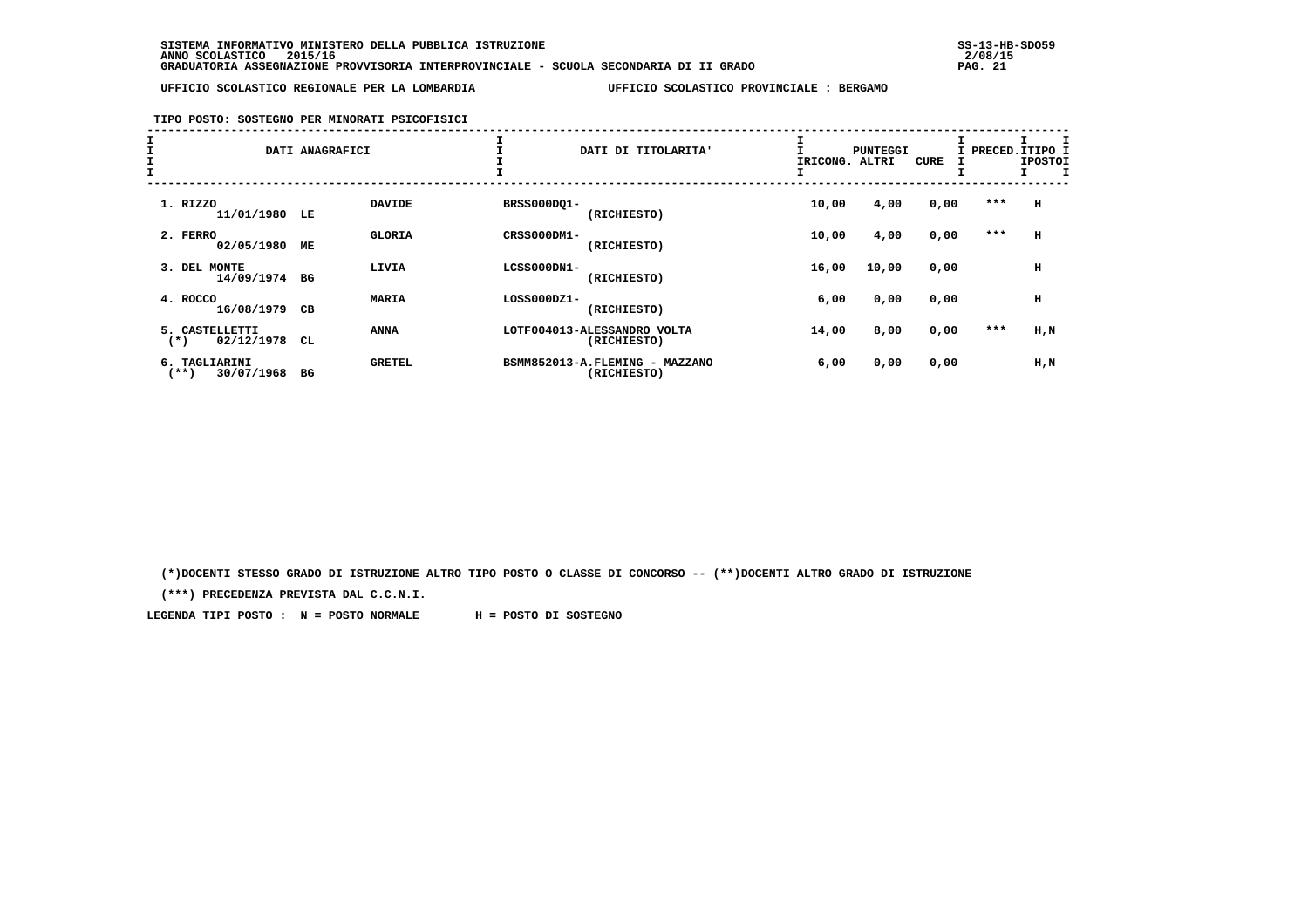**TIPO POSTO: SOSTEGNO PER MINORATI DELL 'UDITO**

|                                        | DATI ANAGRAFICI |               |             | DATI DI TITOLARITA'                           | IRICONG. ALTRI | PUNTEGGI | CURE |     | I PRECED. ITIPO I<br><b>IPOSTOI</b> |
|----------------------------------------|-----------------|---------------|-------------|-----------------------------------------------|----------------|----------|------|-----|-------------------------------------|
| 1. RIZZO<br>11/01/1980 LE              |                 | <b>DAVIDE</b> | BRSS000DQ1- | (RICHIESTO)                                   | 10,00          | 4,00     | 0,00 | *** | н                                   |
| 2. FERRO<br>02/05/1980                 | MЕ              | <b>GLORIA</b> | CRSS000DM1- | (RICHIESTO)                                   | 10,00          | 4,00     | 0,00 | *** | н                                   |
| <b>MONTE</b><br>3. DEL<br>14/09/1974   | BG              | LIVIA         | LCSS000DN1- | (RICHIESTO)                                   | 16,00          | 10,00    | 0,00 |     | н                                   |
| 4. TAGLIARINI<br>$***$ )<br>30/07/1968 | вG              | <b>GRETEL</b> |             | BSMM852013-A.FLEMING - MAZZANO<br>(RICHIESTO) | 6,00           | 0,00     | 0,00 |     | H,N                                 |

 **(\*)DOCENTI STESSO GRADO DI ISTRUZIONE ALTRO TIPO POSTO O CLASSE DI CONCORSO -- (\*\*)DOCENTI ALTRO GRADO DI ISTRUZIONE**

 **(\*\*\*) PRECEDENZA PREVISTA DAL C.C.N.I.**